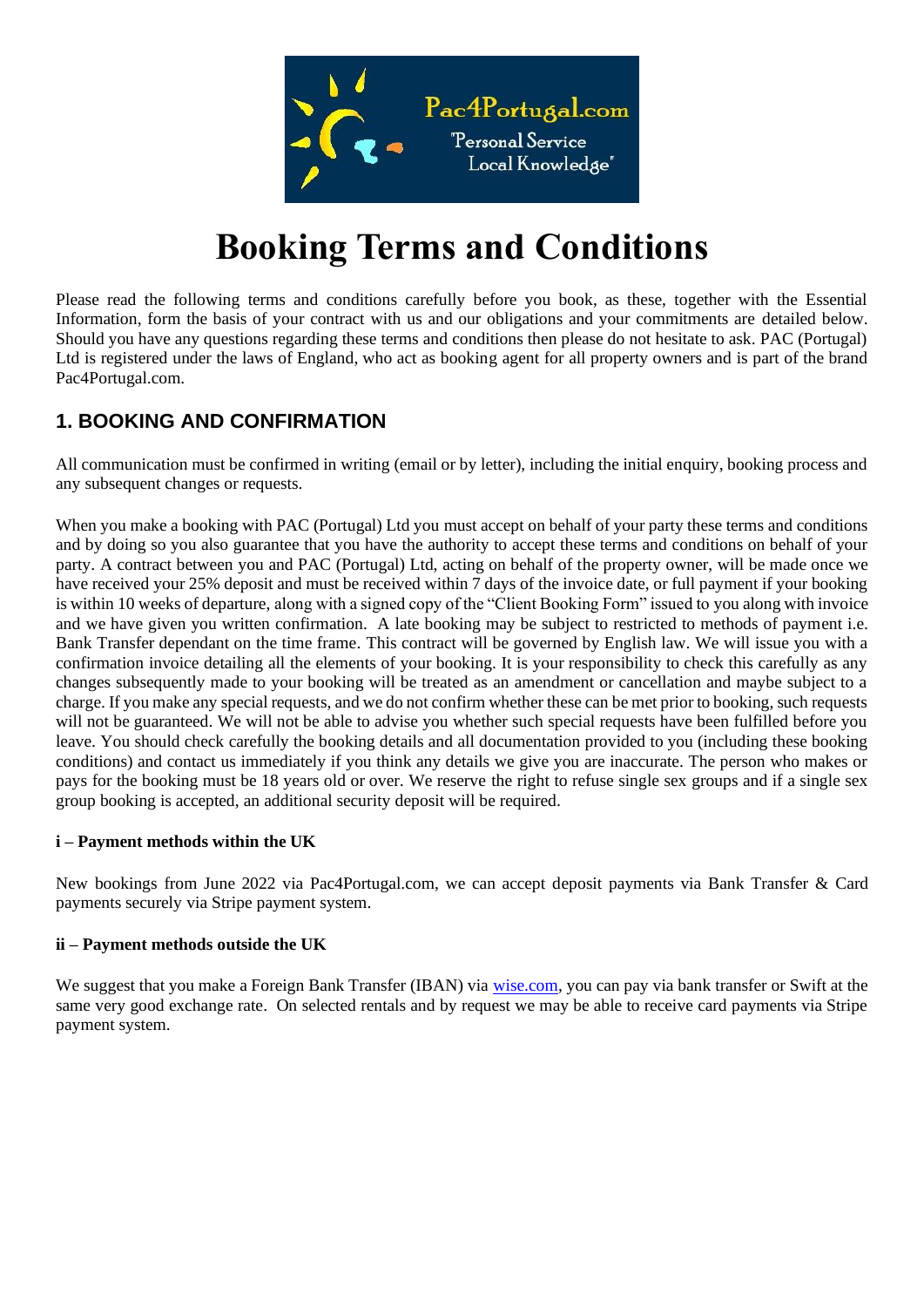## **2. BALANCE PAYMENT.**

Applicable for new bookings after 17 February 2022, the balance of the price of your rental must be paid at least ten weeks prior to the arrival date. The due date will be clearly stated on your confirmation receipt, if the balance is not paid in time we reserve the right to cancel your rental, retain your deposit and apply cancellation charges as set out in section 6 below.

#### **i – Payment methods within the UK**

New bookings from June 2022 via Pac4Portugal.com, we can accept deposit payments via Bank Transfer & Card payments securely via Stripe payment system

The **breakages deposit** (amount set as advertised on the website for each individual property) must be made via Bank Transfers, unless stated a euro amount on arrival.

#### **ii – Payment methods outside the UK**

The final balance of your rental we suggest that you make a Foreign Bank Transfer (IBAN) via [wise.com,](https://wise.com/) you can pay via bank transfer or Swift at the same very good exchange rate. On selected rentals and by request we may be able to receive card payments via Stripe payment system.

## **3. PRICE GUARANTEE.**

The price of your rental elements booked with us will not be subject to any surcharges after our confirmation invoice has been issued. If you obtain a quote from us for a booking but do not book it at the time, we reserve the right to increase or decrease the price at any time before you book. Property prices quoted are per property per week. Transfer prices and any additional service costs are quoted on an individual basis. All prices are quoted in Pounds Sterling (unless otherwise stated).

#### **4. ALTERATIONS BY YOU.**

If you wish to make any changes to your rental after it has been confirmed this must be communicated to us as soon as possible and in writing. Charges for changes or cancellations maybe applicable and are calculated from the date we receive your request or notification. We will try to assist wherever possible but cannot guarantee that any such changes can be made. If we are able to comply with your requested change an administration fee of up to £25 will be charged together with any increased costs from our suppliers. Where changes to accommodation are requested after your final payment date (quoted on invoice) then cancellation charges as set out in section 6 may apply and the amended arrangements will be treated as a new booking.

#### **5. ALTERATION BY US.**

We reserve the right to change any rental details, including the price, before you book in which case we will tell you before the rental contract takes effect. Occasionally a change or cancellation may occur after you have booked, but before you depart. A change may be "major" or "minor". A "major" change is one which materially affects your confirmed rental, such as a change of accommodation to a lower standard than you have booked. Any other change is "minor". If there is a minor change before you arrive we will try to let you know (although we are not obliged to do so) but you will not be entitled to cancel or receive compensation. We reserve the right to correct minor or obvious errors in your booking details at any time. If there is a major change before arrival we will tell you as soon as practicable. We will then offer you the choice of accepting the change, taking the alternative accommodation (if it is more expensive you will have to pay the difference, but if it is cheaper you will receive the appropriate refund) or cancelling and receiving a full refund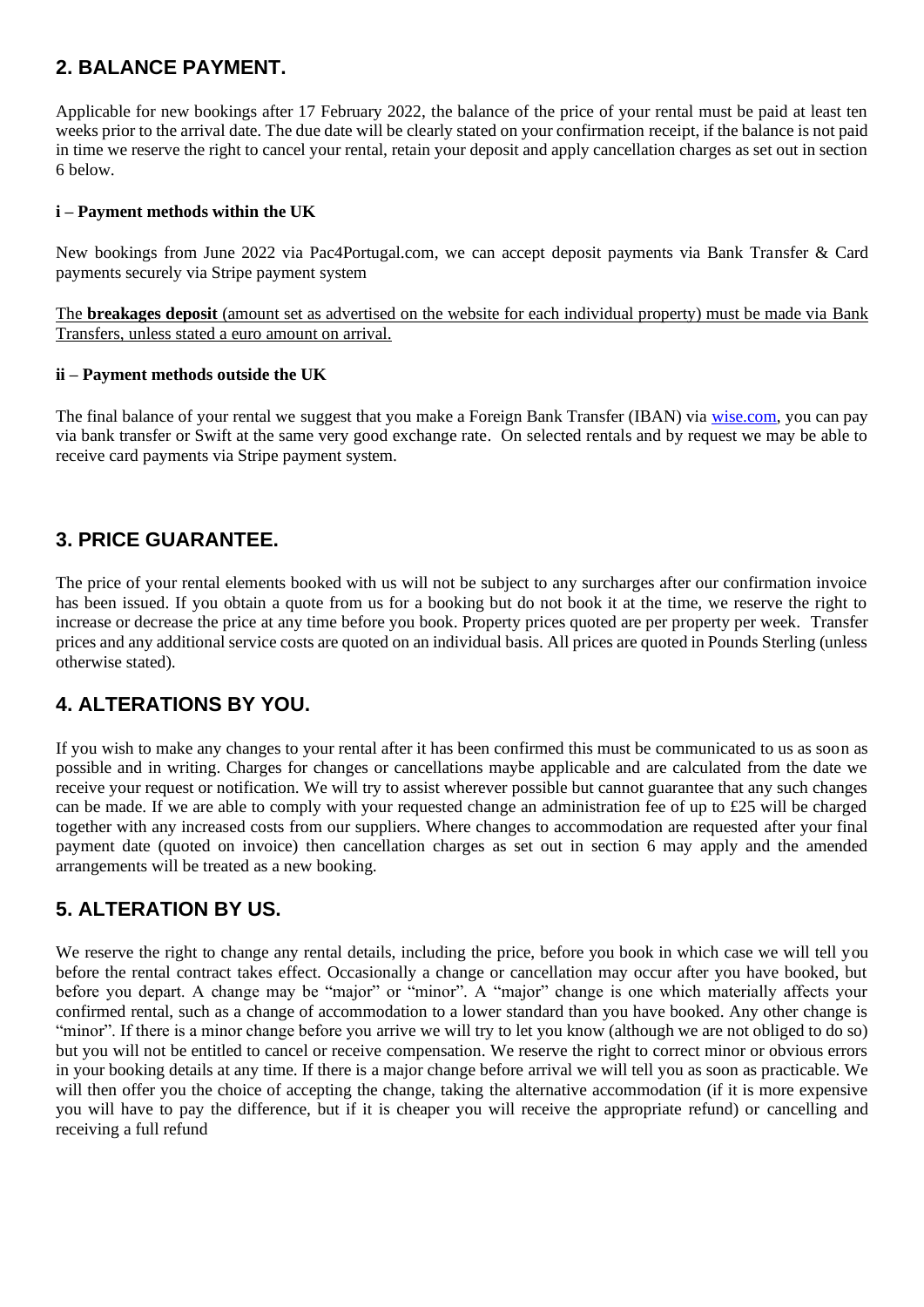# **6. CANCELLATION BY YOU.**

You, or any member of your party, may cancel your rental at any time providing that the cancellation is made by the same person who made the booking and is communicated to us in writing. **If the property owner agrees** to any return of monies then as this incurs administrative costs, we will retain your deposit and in addition will apply cancellation charges as shown below:

70 days or more loss of deposit The following can only apply on or after final payment made by you on or before 70 days before arrival Between  $70 - 36$  days  $50\%$ Between 35 – 29 days 75% Less than 28 days 100%

If you are staying at a property where we have given you 30 days before arrival final payment date, then cancellations before this date will result in a loss of deposit paid. If you cancel after final payment, then 100% of the monies will be lost.

# **7. CANCELLATION BY US.**

We reserve the right in any circumstances to cancel your rental. However, in no case will we cancel your rental less than your final payment date, except for failure on your part to pay the final balance. In circumstances where we are unable to provide the rental booked, we will return to you all monies paid, or offer you an alternative rental of comparable standard.

## **8. INSURANCE.**

You should take out travel insurance policy which includes cover for covid19 related items (search internet for "Portuguese Covid Travel Insurance" or "best covid travel insurance uk"), before you book the parts of your trip (which includes the rental of the property). Our normal terms & conditions apply as you will have adequate travel insurance to cover aspects of your travel including Covid19.

Also note that if you test positive for covid whilst staying at your rental villa, we will not be responsible for covering the cost of any curtailment of your holiday, missed transport arrangements, additional accommodation required, or other associated costs incurred by you. You must ensure you have travel insurance which covers these costs for you.

You should provide us with the details of your policy before traveling. It is your responsibility to ensure any policy meets your needs, including the cost of cancellation by you and assistance overseas if you suffer accident, illness, or Covid19. Even with travel insurance, the individuals in your party may still need a European Health Insurance Card (EHIC) or similar if available post Brexit. Please take this and your travel insurance policy with you on holiday.

# **9. COVID-19: WHILE AT YOUR RENTAL PROPERTY:**

We will comply with any official guidance from governments or local authorities whilst you are at your rental villa.

You also acknowledge that the people servicing your rental will need to comply with national and/or local guidance and requirements relating to Covid-19, and have implemented certain measures as a result. This will likely include specific requirements regarding personal protective equipment, such as use of face-masks by staff (and you may be required to wear a face-mask as well), social distancing, maximum number restrictions on the use of certain facilities, designated alternative entrance and exit routes, mandatory hand sanitisation, limited entertainment options and limited food/drink availability. We do not expect these measures to have a significant impact on your enjoyment of the holiday and all measures will be taken with the purpose of securing your safety and those around you.

In addition, if you test positive for covid whilst staying at your rental villa, please notify us without delay and we will provide such reasonable assistance as we can in the circumstances. However, we will not be responsible for covering the cost of any curtailment of your holiday, missed transport arrangements, additional accommodation required, or other associated costs incurred by you. You must ensure you have travel insurance which covers these costs for you, as already stated in item 8 of our t&cs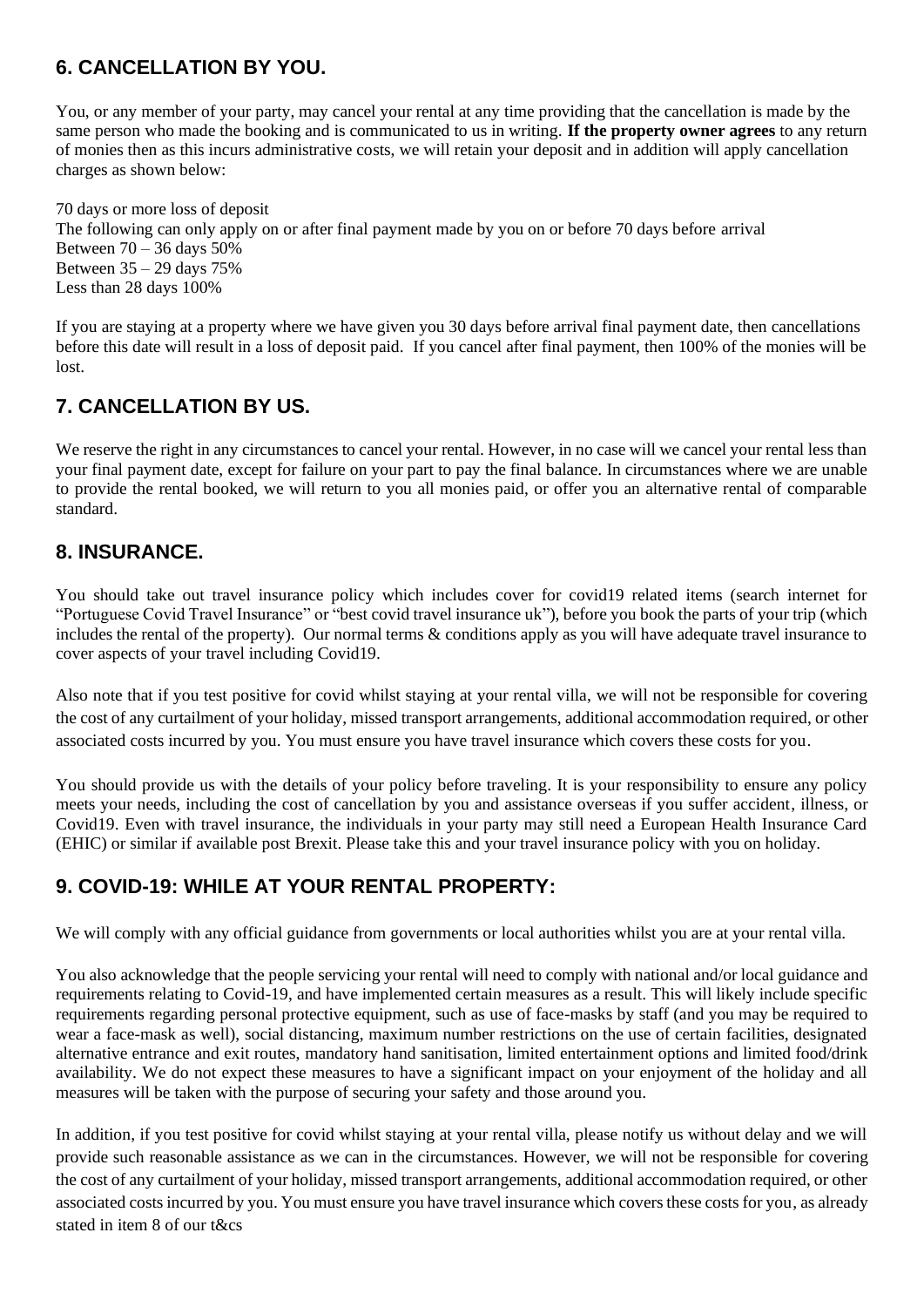# **10. PASSPORTS, VISAS AND HEALTH REQUIREMENTS.**

British citizens require a valid full passport and post Brexit need to follow advice of the foreign office regarding any visa needed for travel to Portugal. If you do not have valid documents you will not be able to travel. The carrier may be subject to a fine if you try to travel without the correct documentation and we reserve the right to recover any such charge from the passenger. For citizens of other countries, up to date information on passport, visa and health requirements should be obtained from the Portuguese Embassy. We will require the passport details of those listed on the Client Booking Form, as these details now have to submitted to the Portuguese authorities with the dates of your stay in the country.

## **11. YOUR ACCOMMODATION AND SAFETY.**

You undertake to accept the rental accommodation allocated to your booking and to take responsibility and exercise reasonable care in respect of your accommodation and its equipment and facilities. It is our aim at PAC (Portugal) Limited that your rental is safe and trouble free. We are actively working to raise safety standards of accommodation overseas and will, of course, do our best to ensure that. In return we ask that you be mindful of your own duty of care and give thought to your own and other members of your party's safety whilst you are away. Local regulations may mean that the layout and services within the accommodation are different from those to which you may be accustomed. Accommodation compliance is always with respect to local regulations. The accommodation provided must only be used by the person(s) shown on your booking confirmation and subletting, sharing or assignment is prohibited. The maximum number of occupants for each accommodation unit detailed in our descriptions should under no circumstances be exceeded. Our staff and property owners are instructed to refuse admission or evict as necessary to comply with this condition. Likewise, if in our opinion, you are, or appear to be, behaving in such a way as to cause disturbance or annoyance to third parties, or causing damage to the property, we may terminate your rental. In this situation we will have no further liability to you and you will be responsible for any extra expense you incur as a result. You will also be responsible for meeting any claims for damage or breakages.

# **12. ENGLISH LAW AND JURISDICTION.**

The contract between us and any matters arising from it will be governed by and construed in accordance with English law and are subject to the jurisdiction of the Courts of England and Wales.

#### **13. COMPLAINTS.**

In the unlikely event that you do encounter a problem you must immediately notify the property manager and 'our local representative' or our UK office to try to resolve this problem at the time. If there is an identified problem at your accommodation we reserve the right to access the property to rectify any problem and allowances must be made by you for any local conditions regarding the reasonable time taken to rectify the problem. A failure to notify us, or allow us, or our suppliers to rectify the problem, will reduce or negate any claim for compensation that you may wish to make. Please bear in mind that complaints raised on your return from holiday are rarely resolved satisfactorily and we will not deal with any complaint that has not been reported to our local representatives unless there is a valid reason for not doing so. All complaints must be made in writing within 28 days of your return, and email direct to us on bookings@pac4portugal.com. We reserve the right not to deal with any complaints received more than 28 days after your return.

#### **14. LIABILITY.**

Information about properties in this website is provided by the property owners and as such PAC (Portugal) Ltd cannot accept liability for its accuracy. We act as agents for the property owners and the payments received are on behalf of the property owners. When booking rental properties through PAC (Portugal) Ltd any contractual responsibilities arise entirely between you "the client" and the property owner. You should ensure that you are satisfied with all of the rental arrangements prior to making a booking through us. You must also be aware that bookings are based on the description of the property on PAC (Portugal) Ltd and not of any third party websites, where slight differences may occur.

# **15. DATA PROTECTION.**

PAC (Portugal) Ltd will not supply any personal client information to any 3rd party excepting that which is required by a supplier to process your booking. You can also read our [privacy policy online.](https://www.pac4portugal.com/privacy-policy)